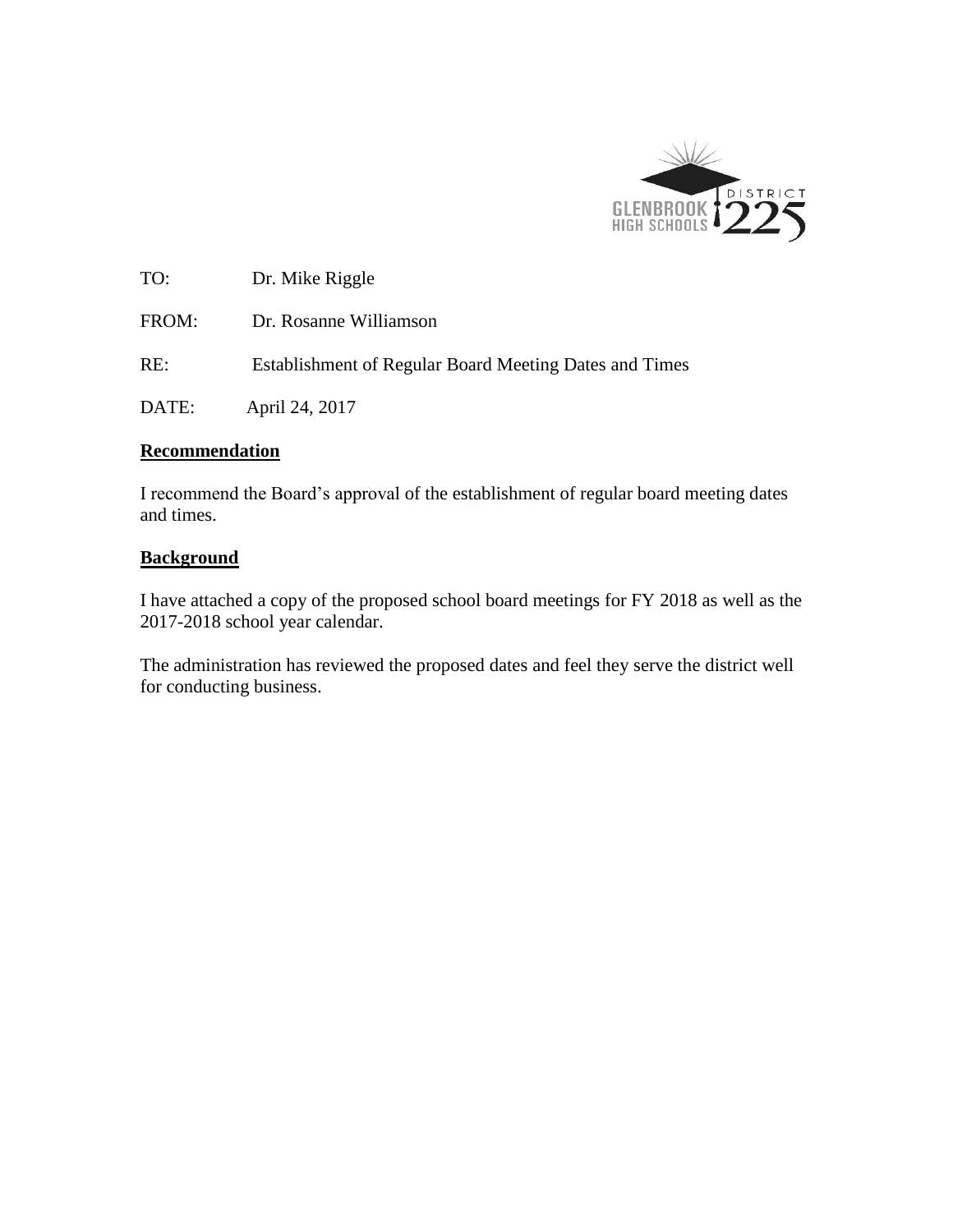

### **Meetings of the Board of Education Calendar July 2018 - June 2019**

## **Location:** District Office Public Meeting Room 100A 3801 W. Lake Avenue Glenview, IL 60026

**Time:** 7:00 p.m.

| July 24, 2017 (Tentative Budget)                               |
|----------------------------------------------------------------|
| August 14, 2017                                                |
| <b>August 28, 2017</b>                                         |
| September 11, 2017 (Public Hearing)                            |
| September 25, 2017 (Adoption of Budget)                        |
| *October 10, 2017 TUESDAY (Monday is Columbus Day – No School) |
| October 23, 2017                                               |
| November 13, 2017 (Tentative Tax Levy)                         |
| December 11, 2017 (Public Hearing & Adoption of Tax Levy)      |
| <b>January 8, 2018</b>                                         |
| <b>January 22, 2018</b>                                        |
| February 12, 2018                                              |
| February 26, 2018                                              |
| *March 19, 2018                                                |
| April 9, 2018                                                  |
| April 23, 2018 (Organizational Meeting)                        |
| *May 21, 2018                                                  |
| June 25, 2018                                                  |

\*Exceptions